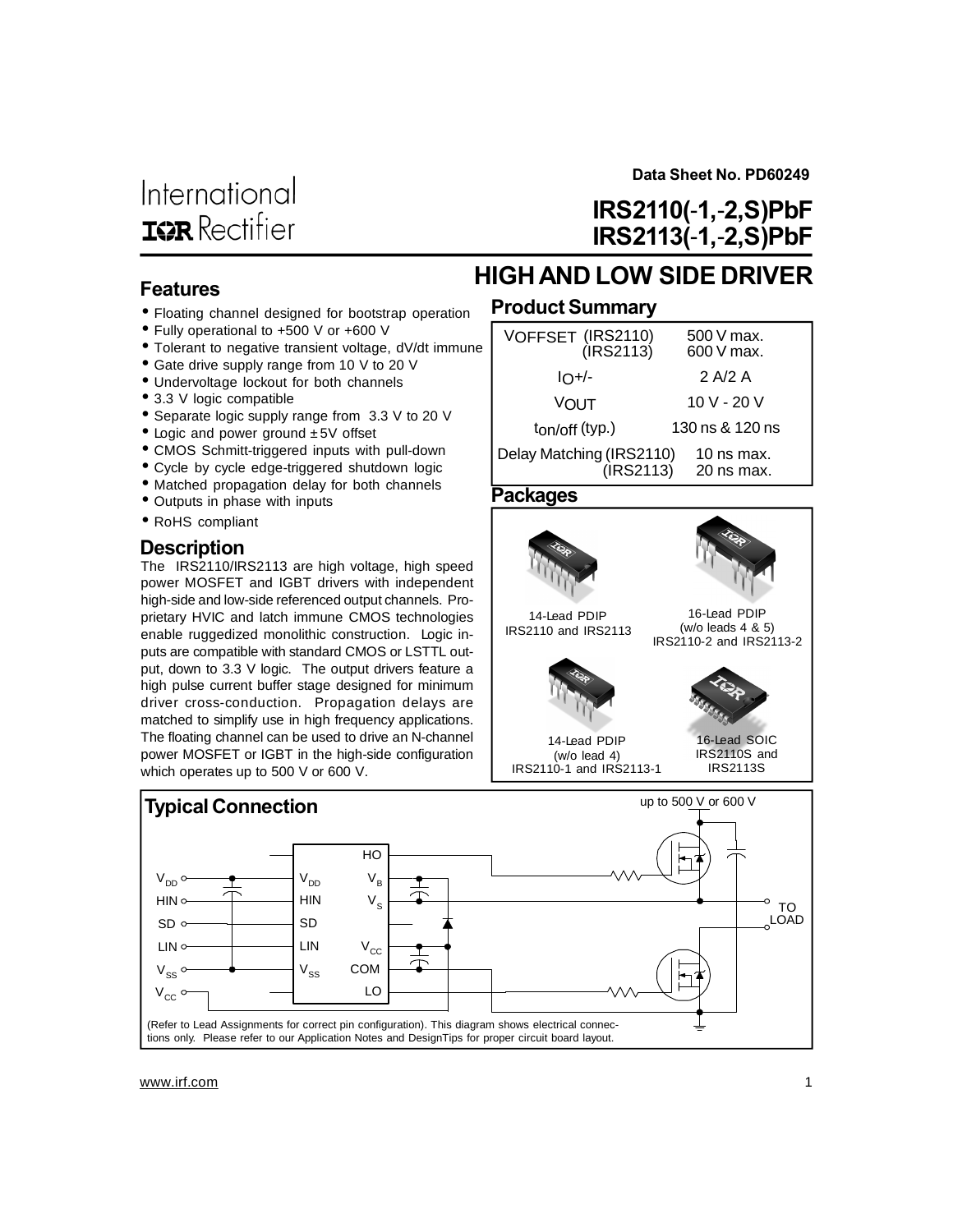### **Absolute MaximumRatings**

Absolute maximum ratings indicate sustained limits beyond which damage to the device may occur. All voltage parameters are absolute voltages referenced to COM. The thermal resistance and power dissipation ratings are measured under board mounted and still air conditions. Additional information is shown in Figs. 28 through 35.

| Symbol              | <b>Definition</b>                                                                        |                  | Min.                    | Max.                  | <b>Units</b> |  |
|---------------------|------------------------------------------------------------------------------------------|------------------|-------------------------|-----------------------|--------------|--|
|                     |                                                                                          | (IRS2110)        | $-0.3$                  | 520 (Note 1)          |              |  |
| <b>VB</b>           | High-side floating supply voltage                                                        | (IRS2113)        | $-0.3$                  | 620 (Note 1)          |              |  |
| Vs                  | High-side floating supply offset voltage                                                 |                  | $V_B - 20$              | $V_B + 0.3$           |              |  |
| V <sub>HO</sub>     | High-side floating output voltage                                                        |                  | $V_S - 0.3$             | $V_B + 0.3$           |              |  |
| Vcc                 | Low-side fixed supply voltage                                                            |                  | $-0.3$                  | 20 (Note 1)           | V            |  |
| <b>VLO</b>          | Low-side output voltage                                                                  |                  | $-0.3$                  | $V_{\text{CC}} + 0.3$ |              |  |
| $V_{DD}$            | Logic supply voltage                                                                     |                  | $-0.3$                  | $VSS+20$              |              |  |
|                     |                                                                                          |                  |                         | (Note 1)              |              |  |
| V <sub>SS</sub>     | Logic supply offset voltage                                                              | $V_{CC}$ - 20    | $V_{\rm CC}$ + 0.3      |                       |              |  |
| V <sub>IN</sub>     | Logic input voltage (HIN, LIN, & SD)                                                     |                  | $V$ <sub>SS</sub> - 0.3 | $V_{\text{DD}} + 0.3$ |              |  |
| dV <sub>s</sub> /dt | Allowable offset supply voltage transient (Fig. 2)                                       |                  |                         | 50                    | V/ns         |  |
|                     |                                                                                          | (14 lead DIP)    |                         | 1.6                   | W            |  |
| <b>PD</b>           | Package power dissipation $\textcircled{a}$ TA $\leq$ +25 °C                             | (16 lead SOIC)   |                         | 1.25                  |              |  |
| <b>RTHJA</b>        | Thermal resistance, junction to ambient                                                  | (14 lead DIP)    |                         | 75                    |              |  |
|                     |                                                                                          | $(16$ lead SOIC) |                         | 100                   | °C/W         |  |
| $T_{\rm J}$         | Junction temperature                                                                     |                  | 150                     |                       |              |  |
| Τs                  | Storage temperature                                                                      |                  | $-55$                   | 150                   | °C           |  |
| ΤL                  | Lead temperature (soldering, 10 seconds)<br>$\epsilon$ is a second second for $\epsilon$ |                  | 300                     |                       |              |  |

### Note 1: All supplies are fully tested at 25 V, and an internal 20 V clamp exists for each supply.

#### **Recommended Operating Conditions**

The input/output logic timing diagram is shown in Fig. 1. For proper operation, the device should be used within the recommended conditions. The VS and VSS offset ratings are tested with all supplies biased at a 15 V differential. Typical ratings at other bias conditions are shown in Figs. 36 and 37.

| Symbol                | <b>Definition</b>                                           | Min.      | Max.                  | <b>Units</b>    |    |  |
|-----------------------|-------------------------------------------------------------|-----------|-----------------------|-----------------|----|--|
| V <sub>B</sub>        | High-side floating supply absolute voltage                  |           | $V_S + 10$            | $V_S + 20$      |    |  |
|                       |                                                             | (IRS2110) | Note 2                | 500             |    |  |
|                       | VS<br>High-side floating supply offset voltage<br>(IRS2113) |           | Note 2                | 600             |    |  |
| V <sub>HO</sub>       | High-side floating output voltage                           |           | Vs                    | V <sub>B</sub>  |    |  |
| Vcc                   | Low-side fixed supply voltage                               |           | 10                    | 20              | V  |  |
| <b>VLO</b>            | Low-side output voltage                                     |           | $\mathbf 0$           | <b>VCC</b>      |    |  |
| V <sub>DD</sub>       | Logic supply voltage                                        |           | $V$ <sub>SS</sub> + 3 | $V_{SS}$ + 20   |    |  |
| <b>V<sub>SS</sub></b> | Logic supply offset voltage                                 |           | (Note 3)<br>-5        | 5               |    |  |
| V <sub>IN</sub>       | Logic input voltage (HIN, LIN & SD)                         |           | <b>V<sub>SS</sub></b> | V <sub>DD</sub> |    |  |
| Tд                    | Ambient temperature                                         |           | -40                   | 125             | °C |  |

Note 2: Logic operational for  $V_S$  of -4 V to +500 V. Logic state held for  $V_S$  of -4 V to -V<sub>BS</sub>. (Refer to the Design Tip DT97-3) Note 3: When  $V_{DD}$  < 5 V, the minimum  $V_{SS}$  offset is limited to - $V_{DD}$ .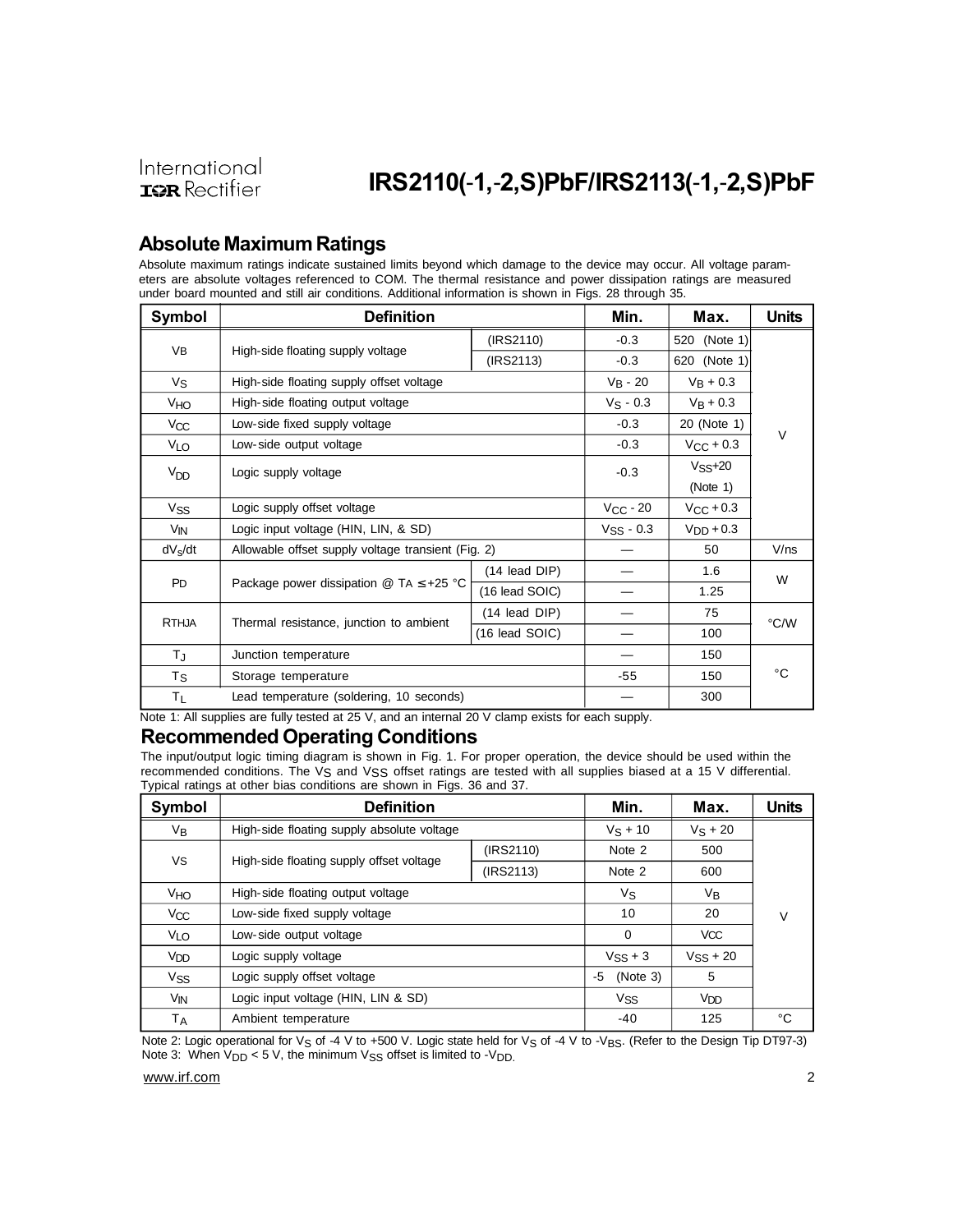# **IRS2110(**-**1,**-**2,S)PbF/IRS2113(**-**1,**-**2,S)PbF**

### **DynamicElectrical Characteristics**

VBIAS (V<sub>CC</sub>, V<sub>BS</sub>, V<sub>DD</sub>) = 15 V, C<sub>L</sub> = 1000 pF, T<sub>A</sub> = 25 °C and V<sub>SS</sub> = COM unless otherwise specified. The dynamic electrical characteristics are measured using the test circuit shown in Fig. 3.

| <b>Symbol</b>   | <b>Definition</b>          |           | Min. |     |     |                     | Typ. Max. Units Test Conditions |  |
|-----------------|----------------------------|-----------|------|-----|-----|---------------------|---------------------------------|--|
| t <sub>on</sub> | Turn-on propagation delay  |           |      | 130 | 160 |                     | $V_S = 0 V$                     |  |
| $t_{off}$       | Turn-off propagation delay |           |      | 120 | 150 | $V_S = 500 V/600 V$ |                                 |  |
| tsd             | Shutdown propagation delay |           |      | 130 | 160 | ns                  |                                 |  |
| tr              | Turn-on rise time          |           |      | 25  | 35  |                     |                                 |  |
| tf              | Turn-off fall time         |           |      | 17  | 25  |                     |                                 |  |
| MT              | Delay matching, HS & LS    | (IRS2110) |      |     | 10  |                     |                                 |  |
|                 | turn-on/off                | (IRS2113) |      |     | 20  |                     |                                 |  |

### **Static Electrical Characteristics**

VBIAS (VCC, VBS, VDD) = 15 V, TA = 25 °C and VSS = COM unless otherwise specified. The V<sub>IN</sub>, V<sub>TH,</sub> and I<sub>IN</sub> parameters are referenced to  $V_{SS}$  and are applicable to all three logic input leads: HIN, LIN, and SD. The  $V_O$  and  $I_O$  parameters are referenced to COM and are applicable to the respective output leads: HO or LO.

| Symbol             | <b>Definition</b>                                               | Min. |     | Typ.   Max. |        | <b>Units Test Conditions</b>                                        |
|--------------------|-----------------------------------------------------------------|------|-----|-------------|--------|---------------------------------------------------------------------|
| VIH                | Logic "1" input voltage                                         | 9.5  |     |             |        |                                                                     |
| V <sub>IL</sub>    | Logic "0" input voltage                                         |      |     | 6.0         |        |                                                                     |
| VOH                | High level output voltage, V <sub>BIAS</sub> - V <sub>O</sub>   |      |     | 1.4         | V      | $I_{\rm O} = 0$ A                                                   |
| VOL                | Low level output voltage, Vo                                    |      |     | 0.15        |        | $I_{\rm O} = 20 \text{ mA}$                                         |
| <b>ILK</b>         | Offset supply leakage current                                   |      |     | 50          |        | $V_B=V_S = 500 V/600 V$                                             |
| <b>IQBS</b>        | Quiescent V <sub>BS</sub> supply current                        |      | 125 | 230         |        |                                                                     |
| locc               | Quiescent V <sub>CC</sub> supply current                        |      | 180 | 340         | μA     | $V_{IN} = 0 V$ or $V_{DD}$                                          |
| <b>IQDD</b>        | Quiescent V <sub>DD</sub> supply current                        |      | 15  | 30          |        |                                                                     |
| l <sub>IN+</sub>   | Logic "1" input bias current                                    |      | 20  | 40          |        | $V_{IN} = V_{DD}$                                                   |
| l <sub>IN-</sub>   | Logic "0" input bias current                                    |      |     | 5.0         |        | $V_{IN} = 0 V$                                                      |
| V <sub>BSUV+</sub> | V <sub>BS</sub> supply undervoltage positive going<br>threshold | 7.5  | 8.6 | 9.7         |        |                                                                     |
| V <sub>BSUV-</sub> | V <sub>BS</sub> supply undervoltage negative going<br>threshold | 7.0  | 8.2 | 9.4         | $\vee$ |                                                                     |
| V <sub>CCUV+</sub> | V <sub>CC</sub> supply undervoltage positive going<br>threshold | 7.4  | 8.5 | 9.6         |        |                                                                     |
| V <sub>CCUV-</sub> | V <sub>CC</sub> supply undervoltage negative going<br>threshold | 7.0  | 8.2 | 9.4         |        |                                                                     |
| $I_{O+}$           | Output high short circuit pulsed current                        | 2.0  | 2.5 |             |        | $V_O = 0 V$ , $V_{IN} = V_{DD}$<br>$PW \leq 10 \text{ }\mu\text{s}$ |
| lo-                | Output low short circuit pulsed current                         | 2.0  | 2.5 |             | A      | $V_O = 15 V$ , $V_{IN} = 0V$<br>$PW \leq 10 \text{ }\mu\text{s}$    |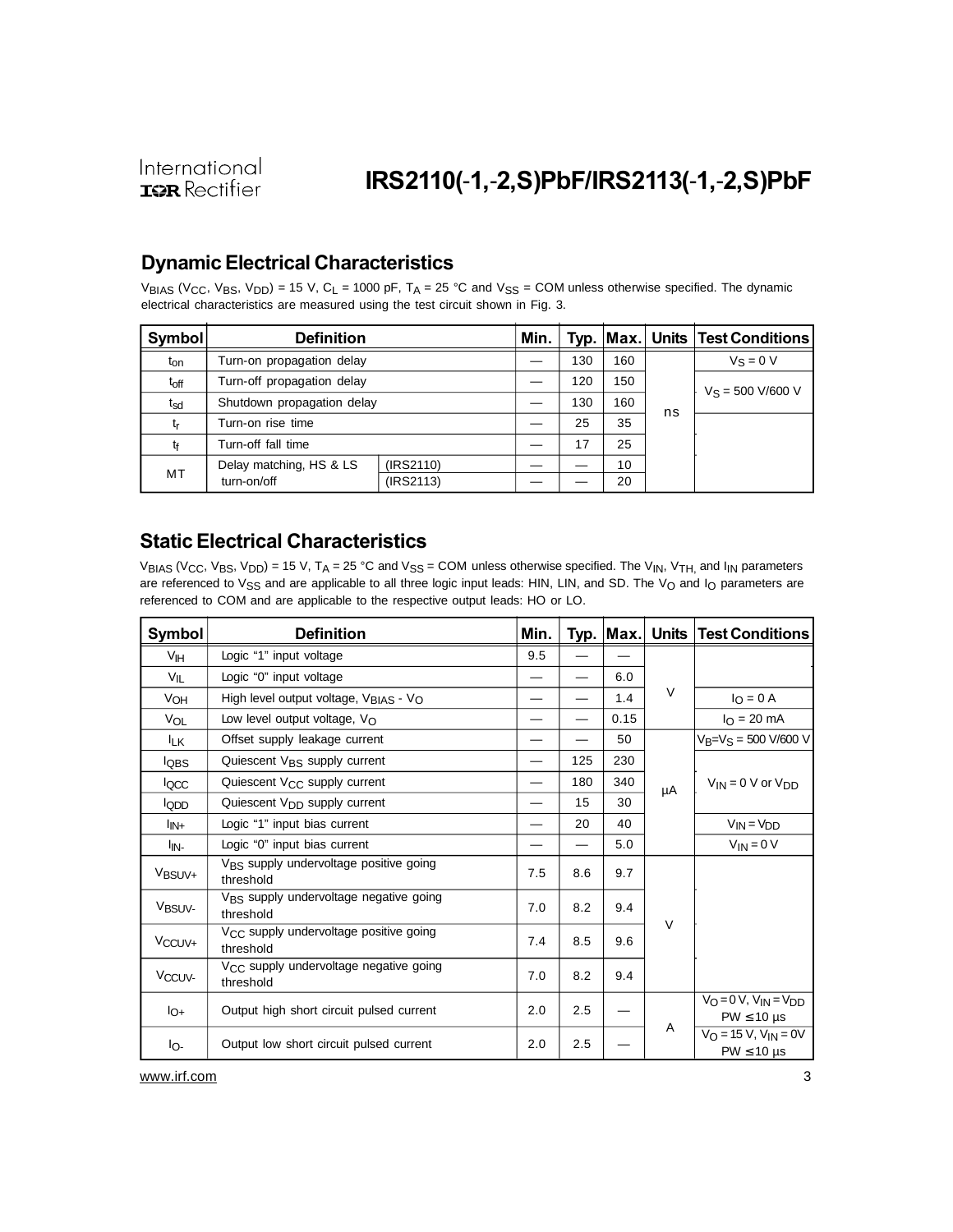# **IRS2110(**-**1,**-**2,S)PbF/IRS2113(**-**1,**-**2,S)PbF**

### **Functional Block Diagram**



### **Lead Definitions**

| Symbol           | <b>Description</b>                                          |
|------------------|-------------------------------------------------------------|
| V <sub>DD</sub>  | Logic supply                                                |
| <b>HIN</b>       | Logic input for high-side gate driver output (HO), in phase |
| <b>SD</b>        | Logic input for shutdown                                    |
| <b>LIN</b>       | Logic input for low-side gate driver output (LO), in phase  |
| <b>Vss</b>       | Logic ground                                                |
| $\overline{V_B}$ | High-side floating supply                                   |
| $\overline{10}$  | High-side gate drive output                                 |
| $V_{\rm S}$      | High-side floating supply return                            |
| $V_{CC}$         | Low-side supply                                             |
| LO.              | Low-side gate drive output                                  |
| COM              | Low-side return                                             |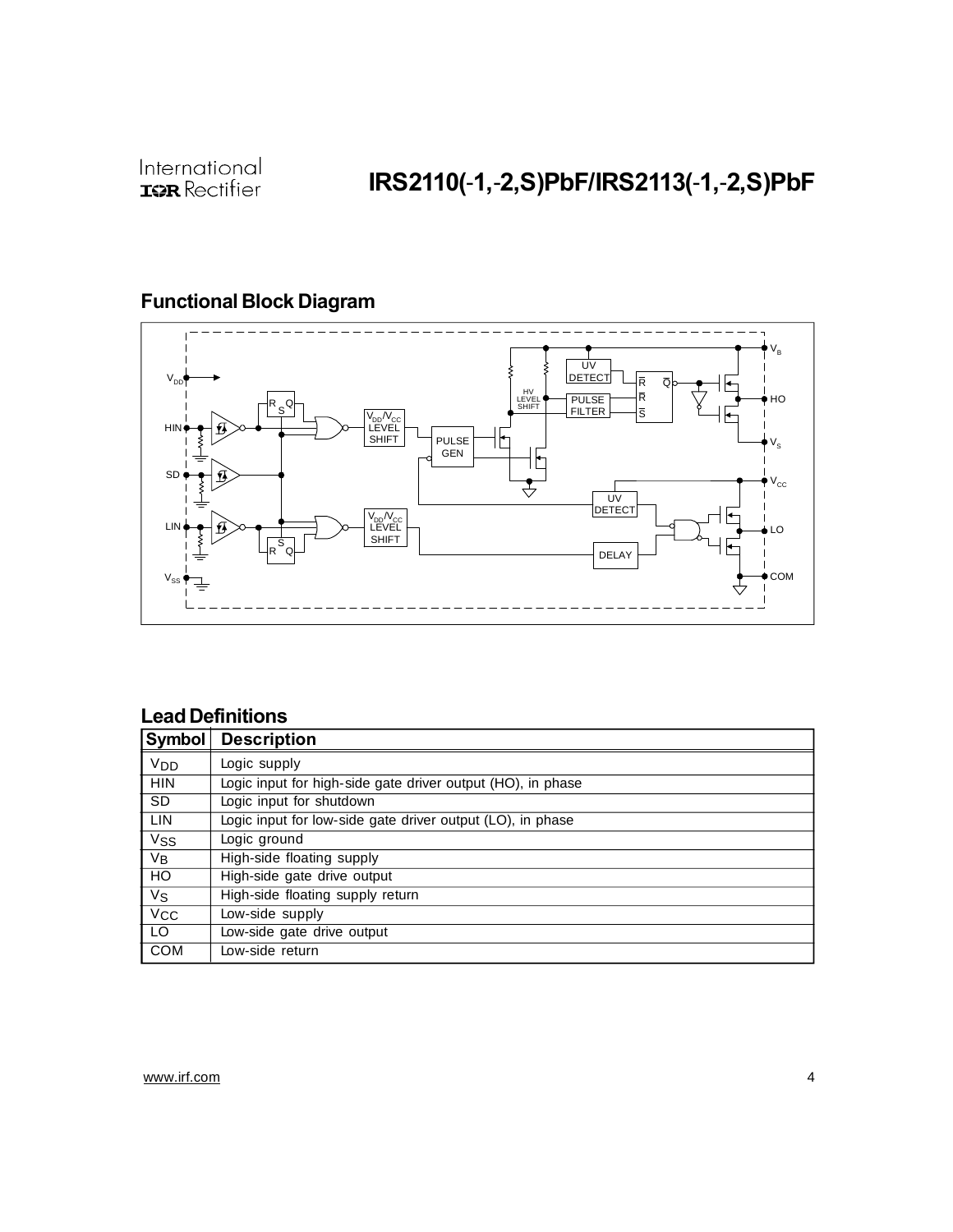# IRS2110(-1,-2,S)PbF/IRS2113(-1,-2,S)PbF

### Lead Assignments

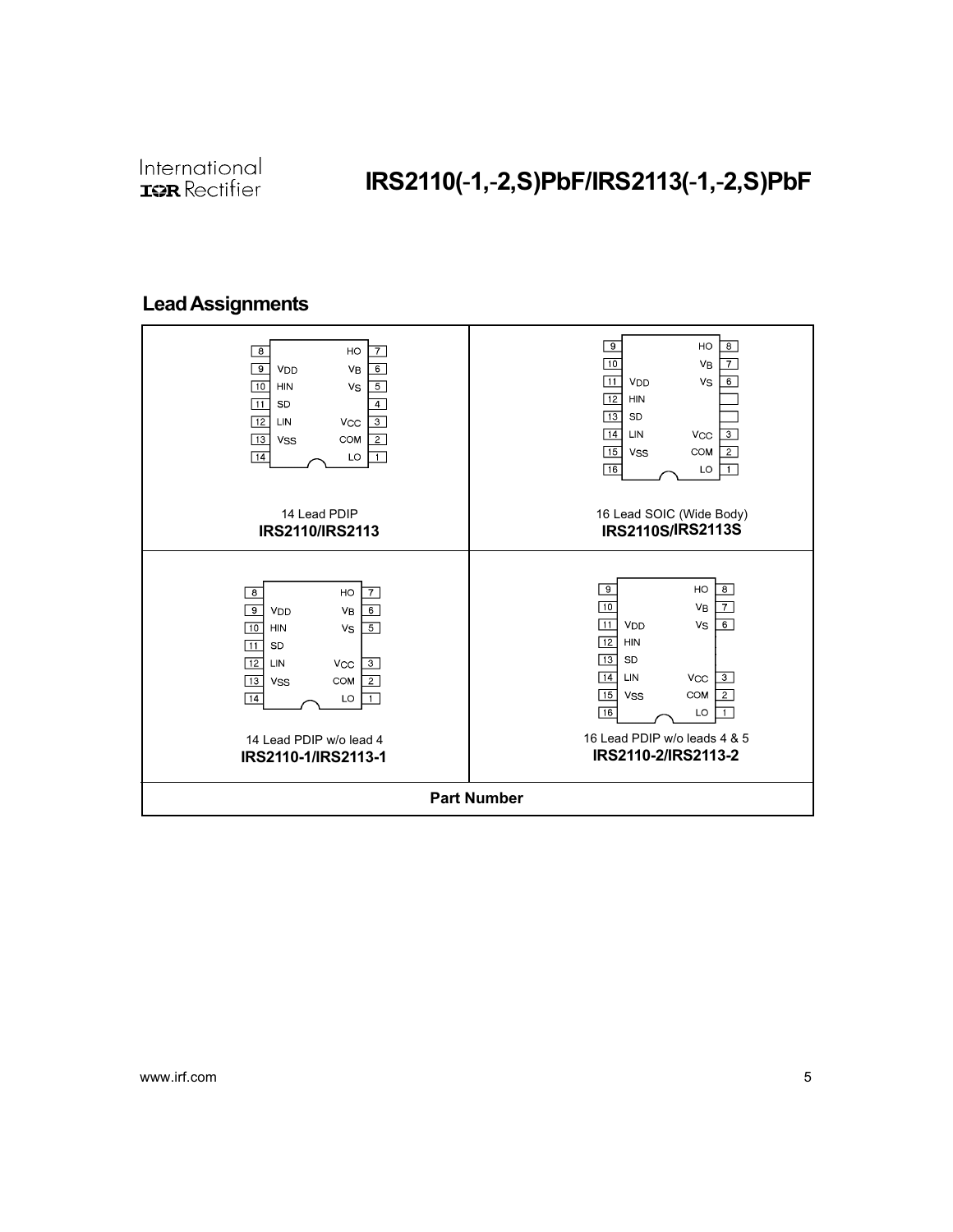



Figure 1. Input/Output Timing Diagram Figure 2. Floating Supply Voltage Transient Test Circuit







Figure 3. Switching Time Test Circuit Figure 4. Switching Time Waveform Definition



Figure 5. Shutdown Waveform Definitions Figure 6. Delay Matching Waveform Definitions

www.irf.com 6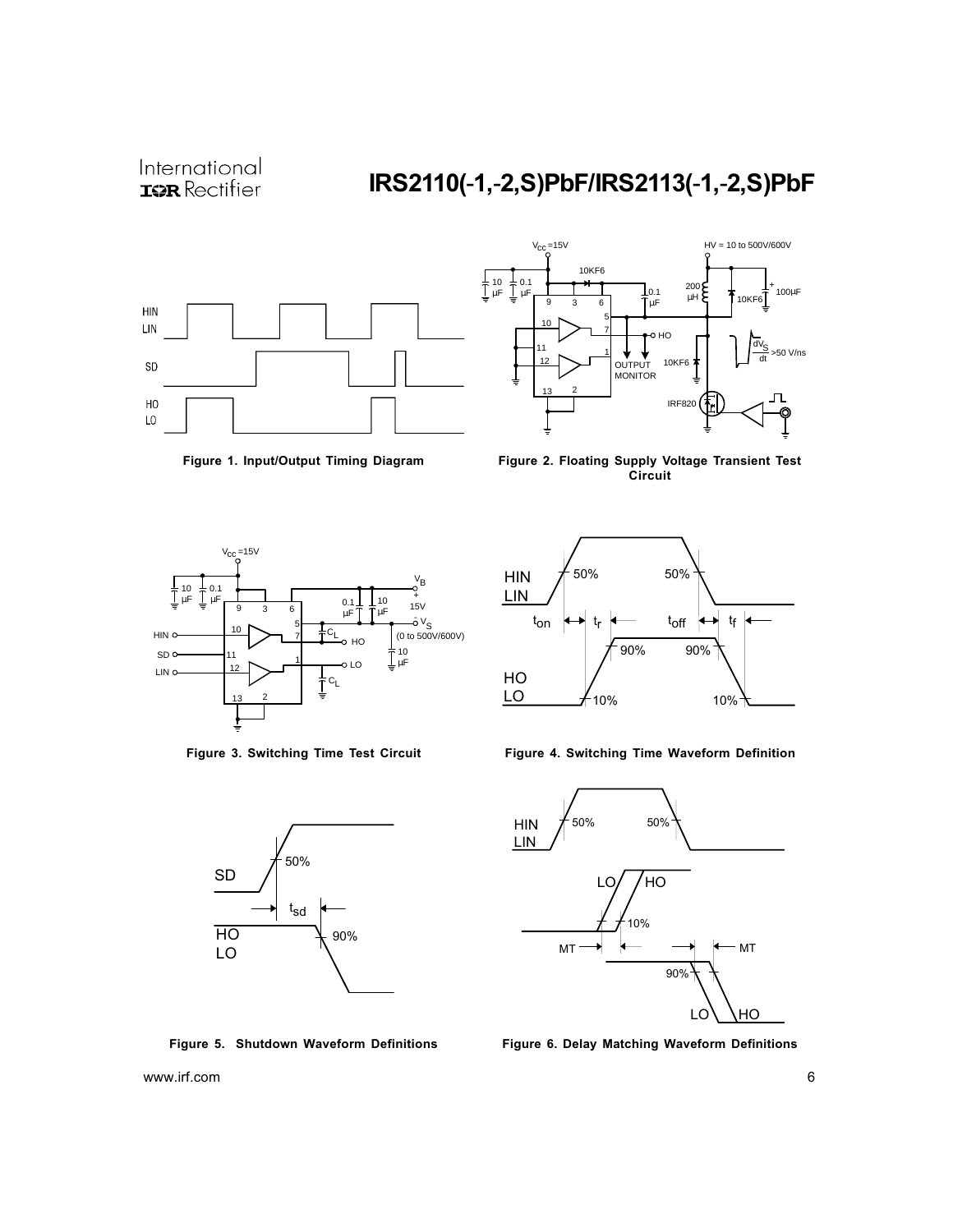# **IRS2110(**-**1,**-**2,S)PbF/IRS2113(**-**1,**-**2,S)PbF**

















**Figure 8A. Turn-Off Time vs. Temperature**



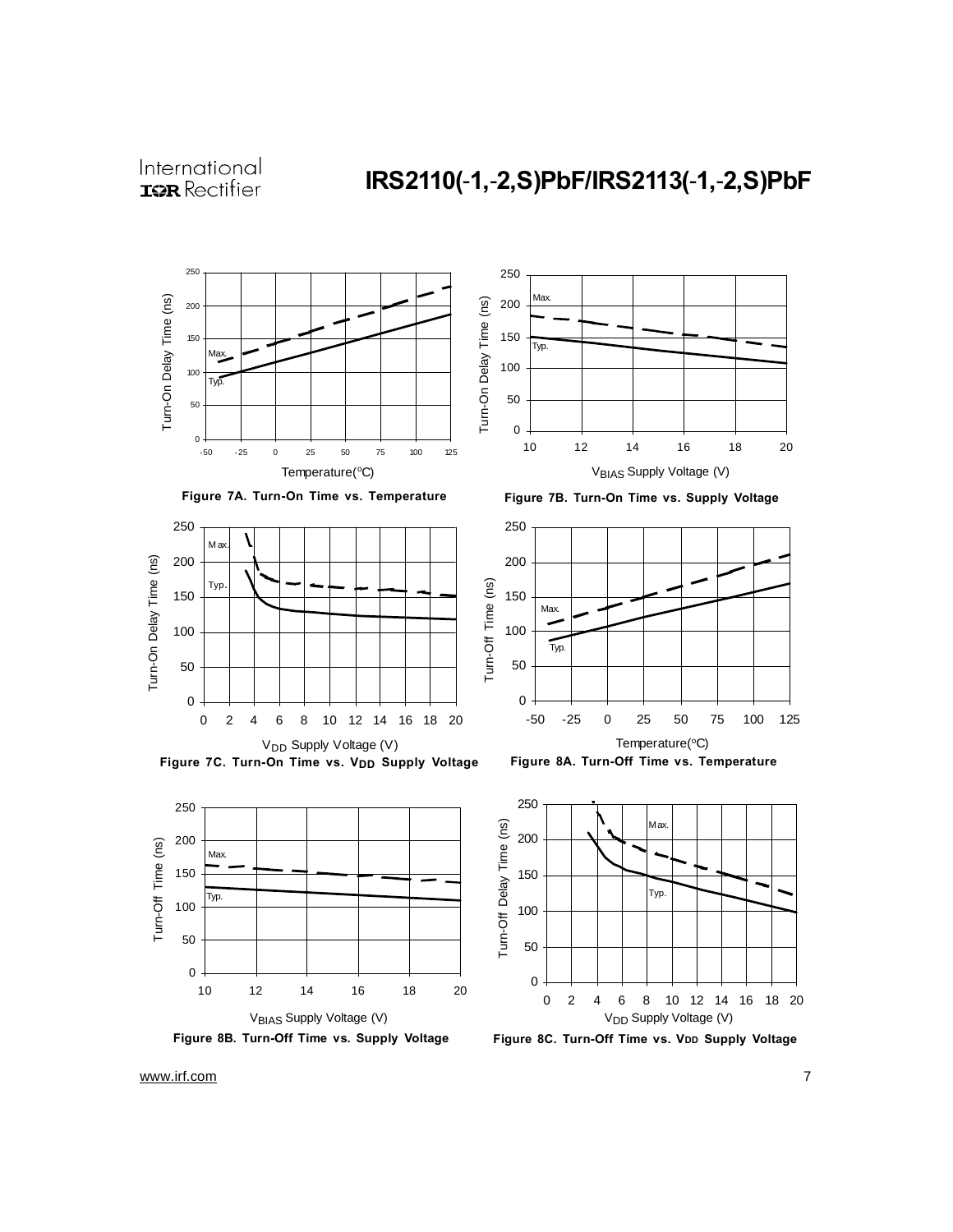

www.irf.com 8 **Figure 10B. Turn-On Rise Time vs. Voltage**

**Figure 11A. Turn-Off Fall Time vs. Temperature**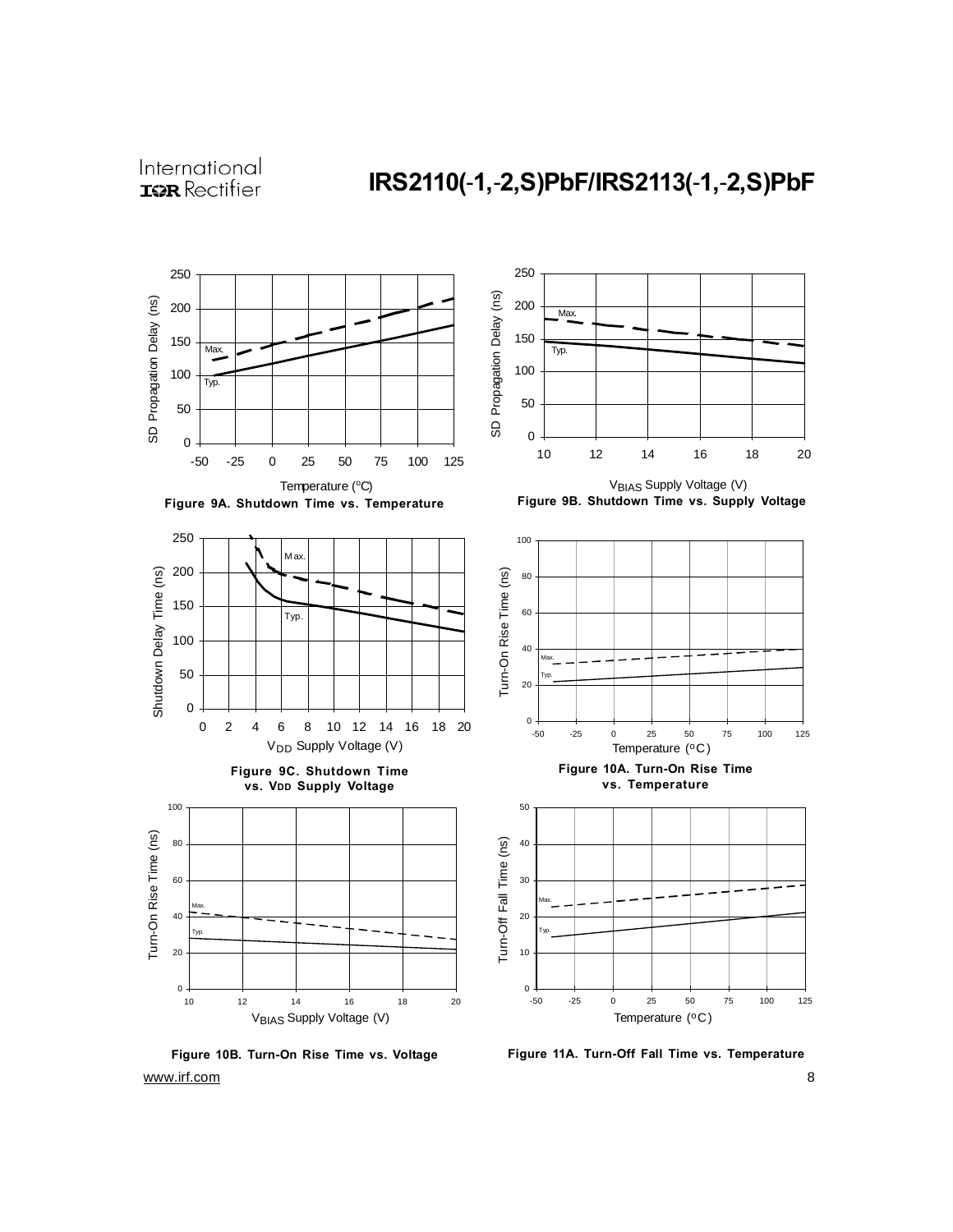









Temperature (°C)

**Figure 14A. High Level Output Voltage vs. Te mperature (Io = 0 mA)**

-50 -25 0 25 50 75 100 125

0.0

1.0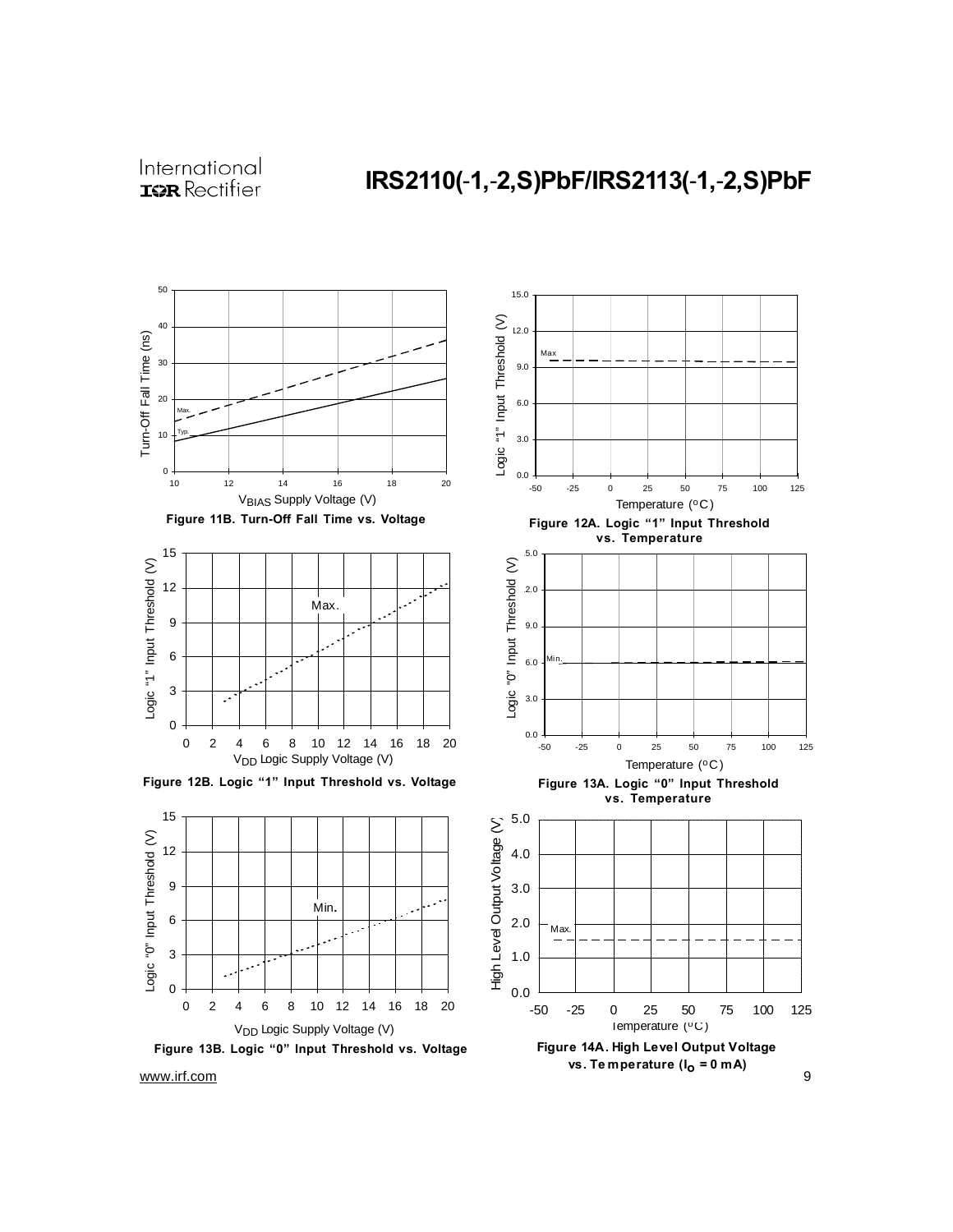



**Figure 16B. Offset Supply Current vs. Voltage**



**Figure 15A. Low Level Output vs. Temperature**





**Figure 17A. VBS Supply Current vs. Temperature**

www.irf.com 10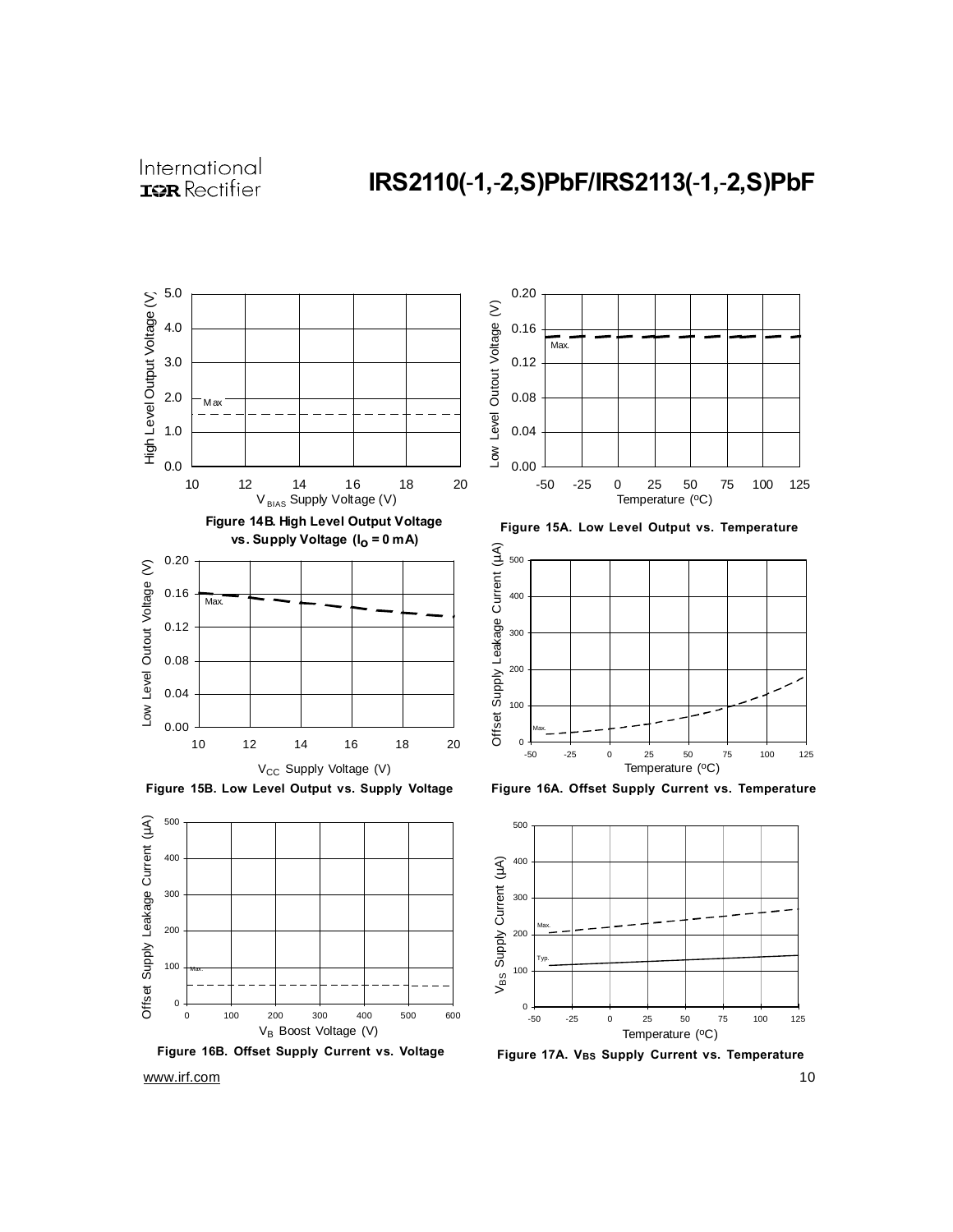









**Figure 19B. VDD Supply Current vs. VDD Voltage Figure 20A. Logic "1" Input Current vs. Temperature**  $0 +$ <br>-50 20 40 60 80 100 -50 -25 0 25 50 75 100 125 Max. Typ. Logic "1" Input Bias Current (μA)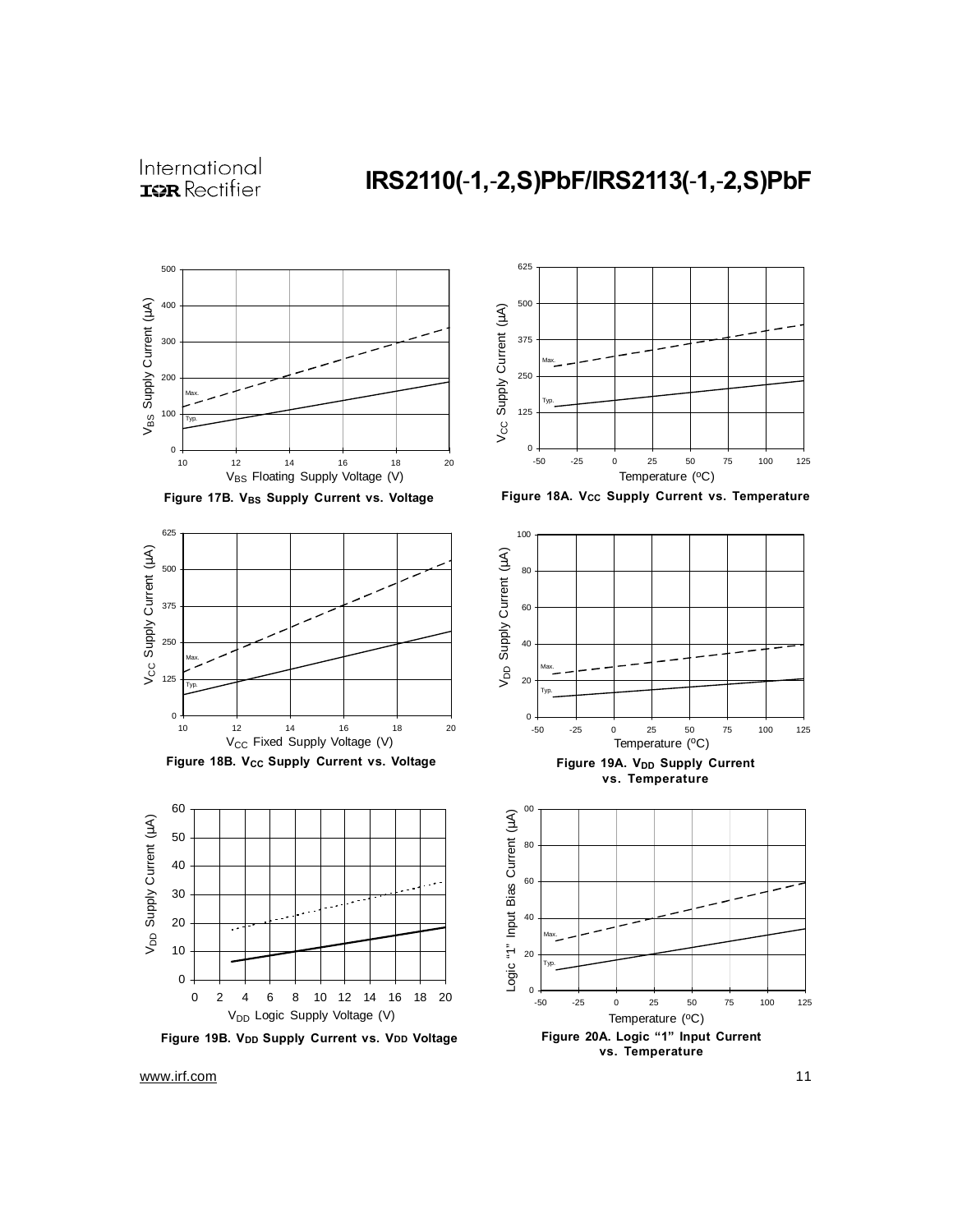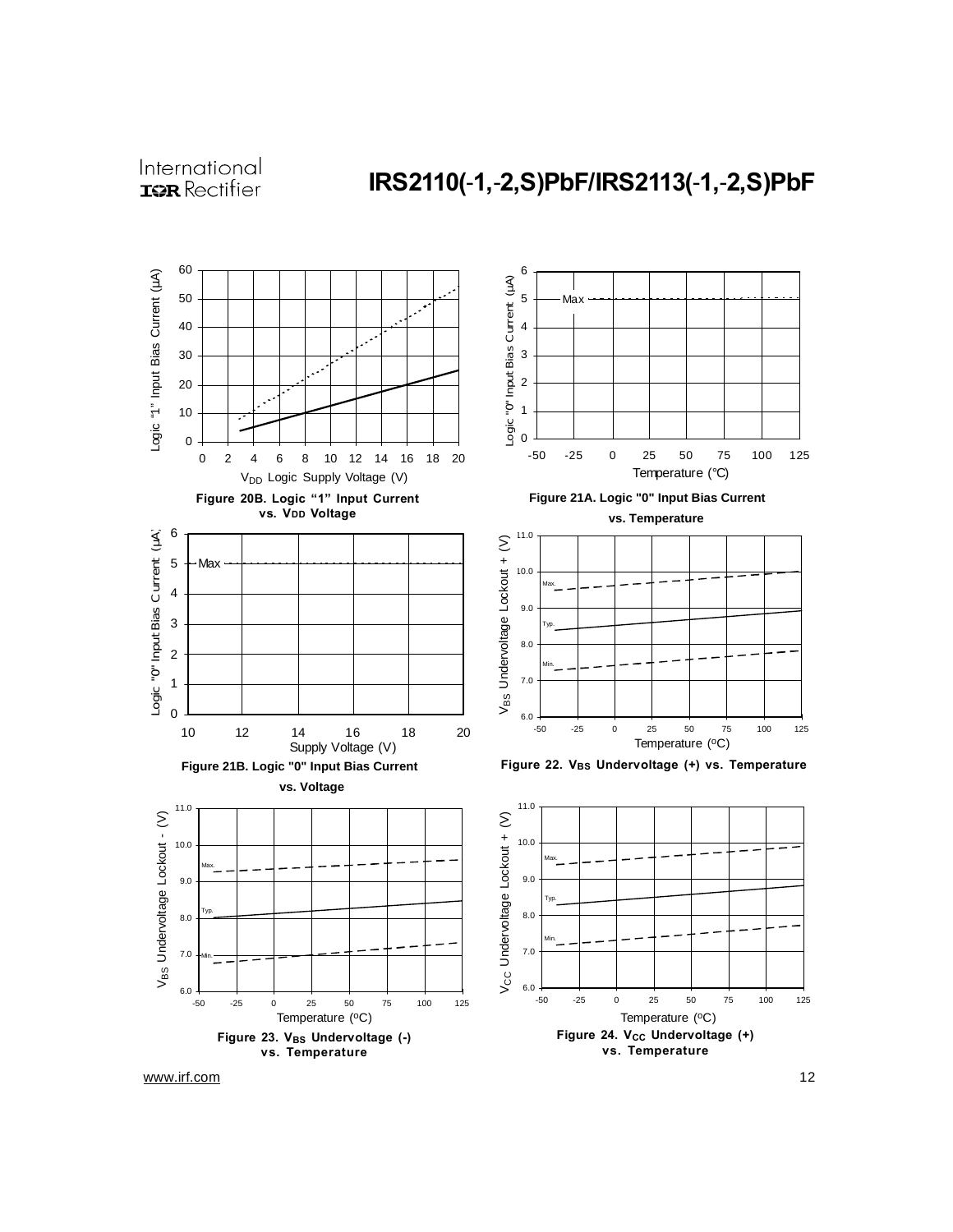

**Figure 25. VCC Undervoltage (-) vs. Temperature**



**Figure 26B. Output Source Current vs. Voltage**



**Figure 27B. Output Sink Current vs. Voltage**



**Figure 26A. Output Source Current vs. Temperature**



**Figure 27A. Output Sink Current vs. Temperature**



**Figure 28. IRS2110/IRS2113 TJ vs. Frequency (IRFBC20) RGATE = 33 W, VCC = 15 V**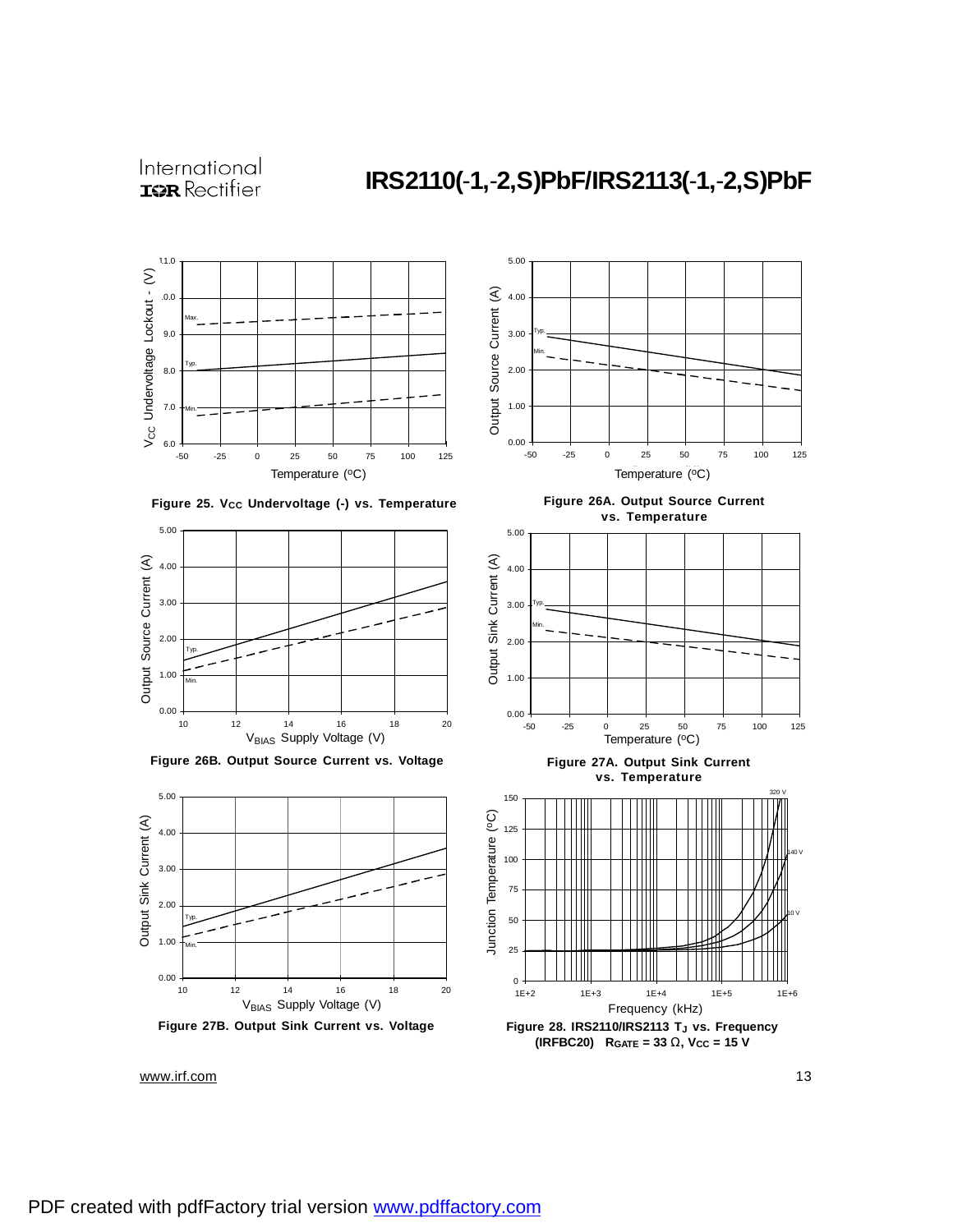# **IRS2110(**-**1,**-**2,S)PbF/IRS2113(**-**1,**-**2,S)PbF**





**(IRFBC40) RGATE = 15** Ω**, VCC = 15 V**

320 V 140 V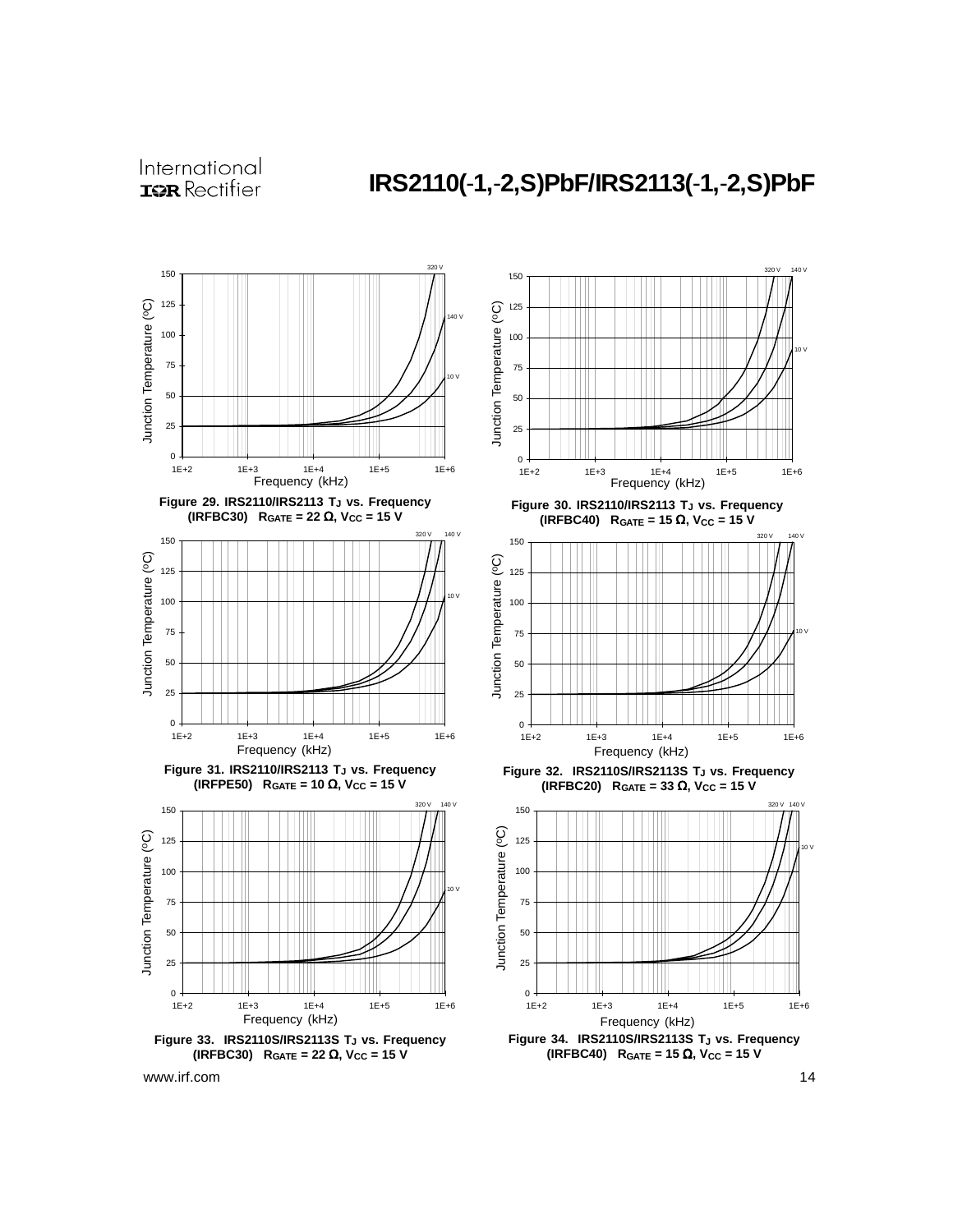# **IRS2110(**-**1,**-**2,S)PbF/IRS2113(**-**1,**-**2,S)PbF**



Figure 37. Maximum V<sub>SS</sub> Positive Offset vs. **V<sub>CC</sub>** Supply Voltage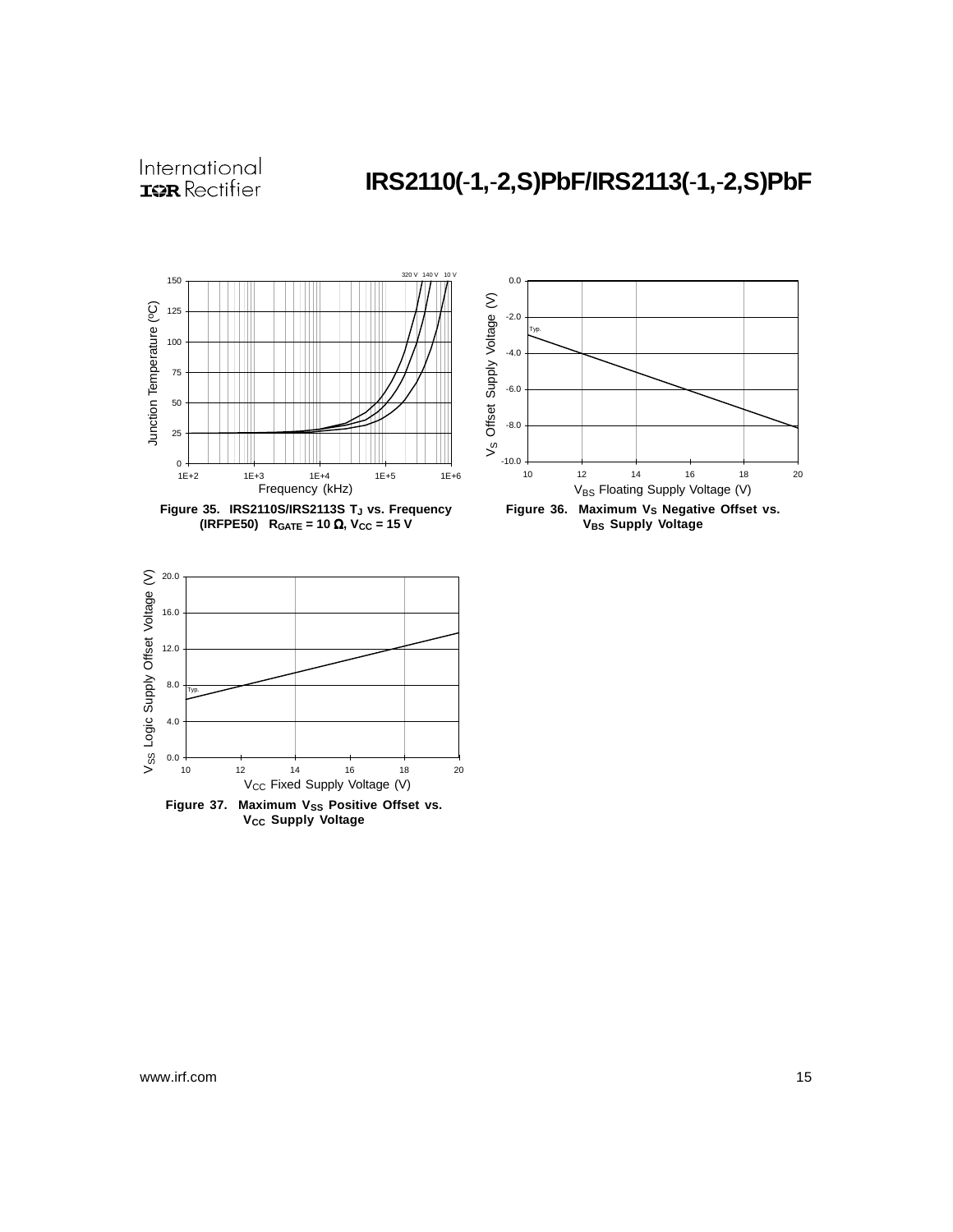# IRS2110(-1,-2,S)PbF/IRS2113(-1,-2,S)PbF

### Case Outlines

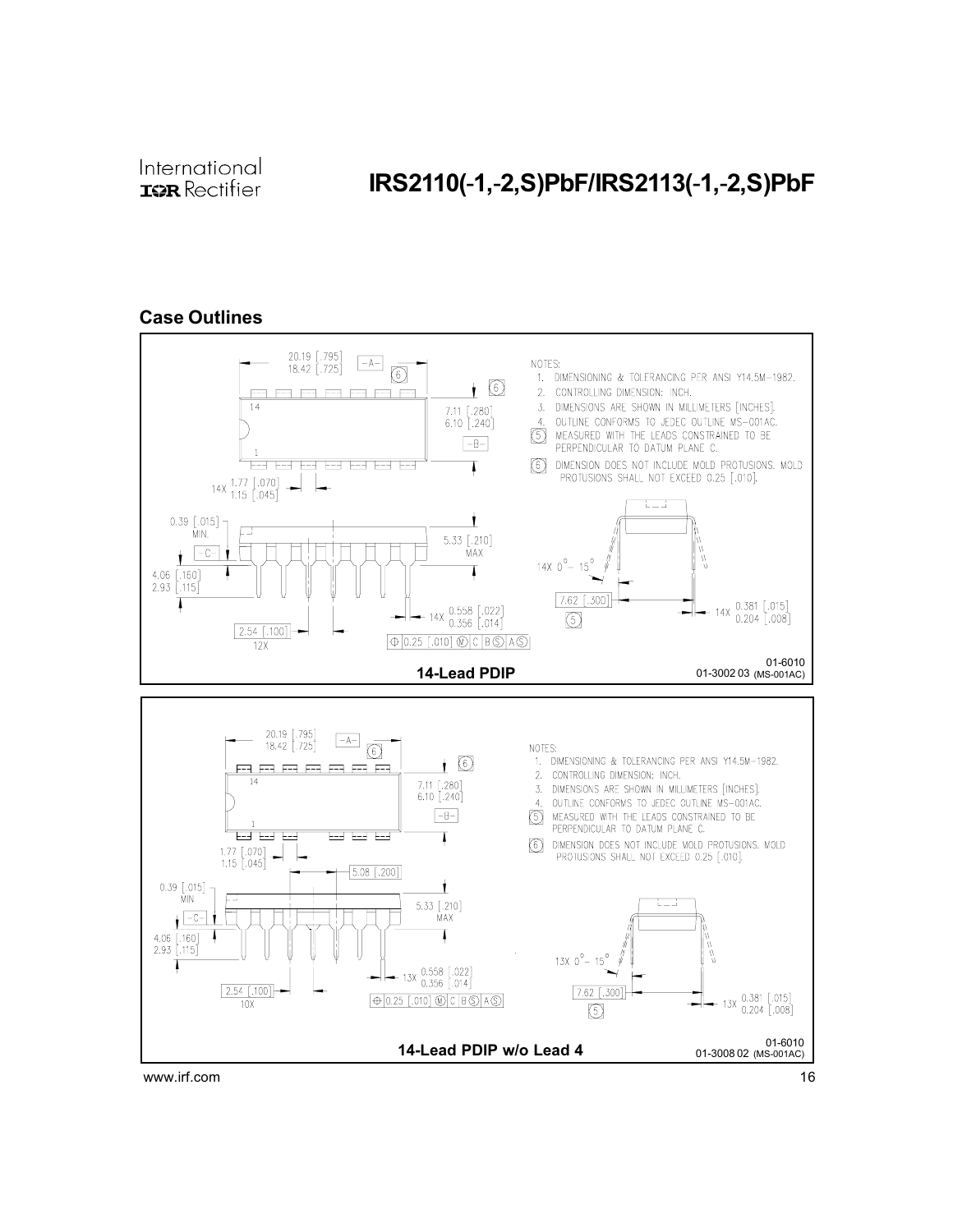### IRS2110(-1,-2,S)PbF/IRS2113(-1,-2,S)PbF

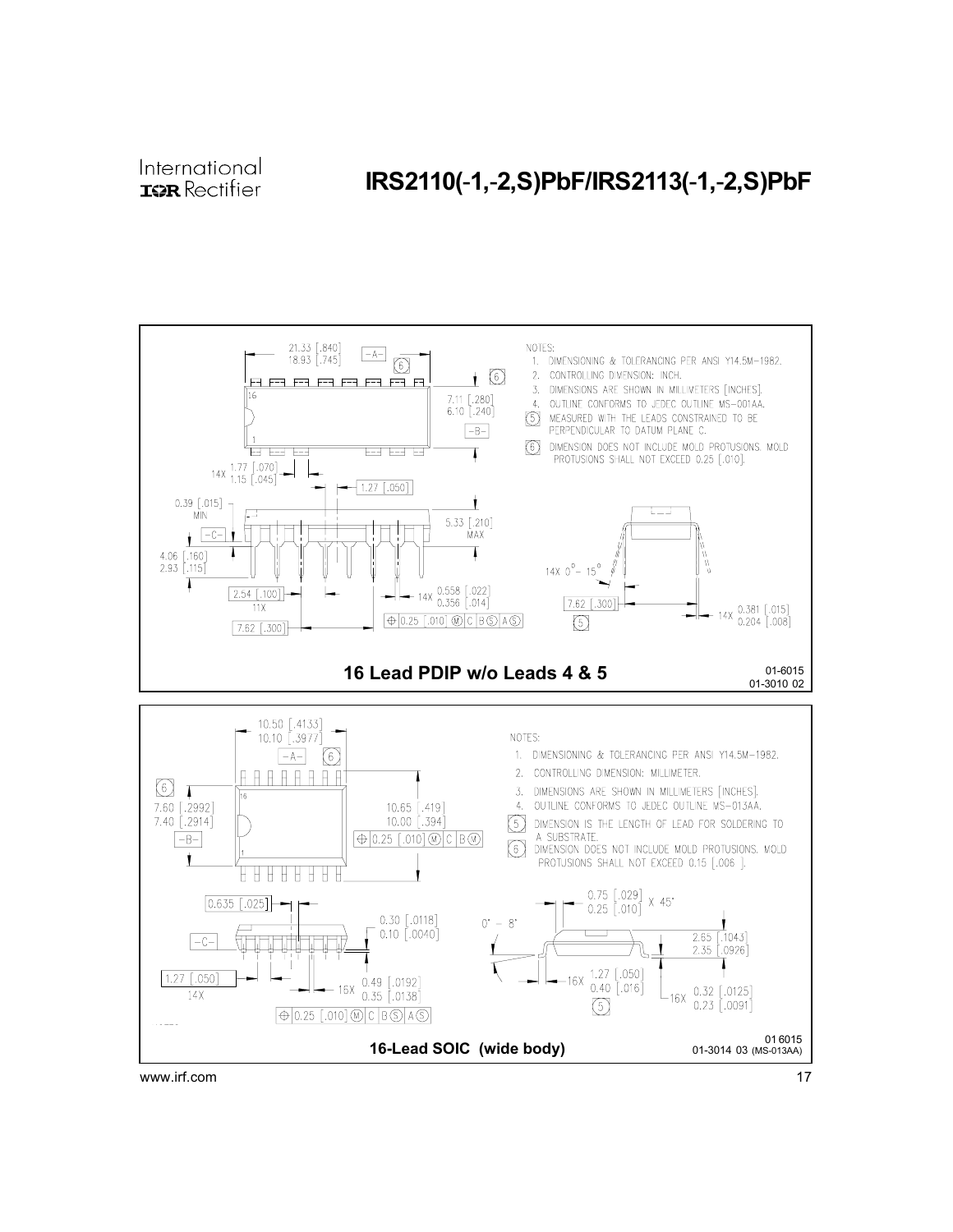# IRS2110(-1,-2,S)PbF/IRS2113(-1,-2,S)PbF

### **Tape & Reel 16-Lead SOIC**



CARRIER TAPE DIMENSION FOR 16SOICW

|                | M etric |       |       | Im perial |  |
|----------------|---------|-------|-------|-----------|--|
| Code           | Min     | Max   | Min   | M ax      |  |
| Α              | 11.90   | 12.10 | 0.468 | 0.476     |  |
| B              | 3.90    | 4.10  | 0.153 | 0.161     |  |
| $\overline{C}$ | 15.70   | 16.30 | 0.618 | 0.641     |  |
| D              | 7.40    | 7.60  | 0.291 | 0.299     |  |
| E              | 10.80   | 11.00 | 0.425 | 0.433     |  |
| F              | 10.60   | 10.80 | 0.417 | 0.425     |  |
| G              | 1.50    | n/a   | 0.059 | n/a       |  |
| H              | 1.50    | 1.60  | 0.059 | 0.062     |  |



REEL DIMENSIONS FOR 16SO ICW

|                | M etric |        |        | Im perial |
|----------------|---------|--------|--------|-----------|
| Code           | Min     | Max    | Min    | M ax      |
| <b>A</b>       | 329.60  | 330.25 | 12.976 | 13.001    |
| <b>B</b>       | 20.95   | 21.45  | 0.824  | 0.844     |
| $\overline{c}$ | 12.80   | 13.20  | 0.503  | 0.519     |
| ID             | 1.95    | 2.45   | 0.767  | 0.096     |
| Ε              | 98.00   | 102.00 | 3.858  | 4.015     |
| F              | n/a     | 22.40  | n/a    | 0.881     |
| IG             | 18.50   | 21.10  | 0.728  | 0.830     |
| H              | 16.40   | 18.40  | 0.645  | 0.724     |